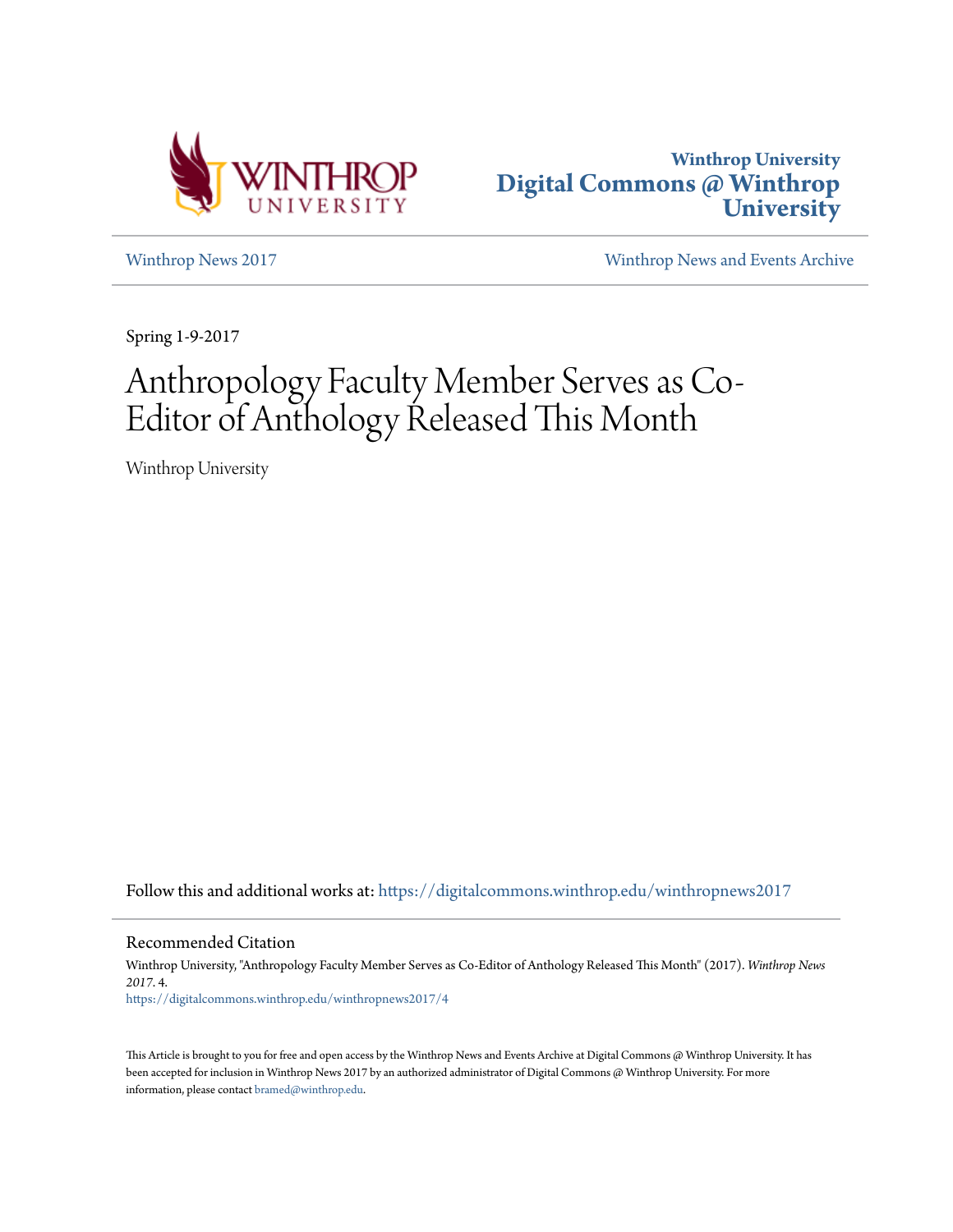WINTHROP UNIVERSITY

## **ABOUT ADMISSIONS & AID ACADEMICS STUDENT**

01/09/2017

**AFFAIRS ATHLETICS GIVING**

**C** SHARE 上没有。

All News

Archives

RSS News Feeds

Winthrop in the News

**Anthropology Faculty Member Serves as Co-Editor of Anthology Released This Month**

## **Quick Facts**

**The 481-page book, titled "Feast, Famine Or** Fighting?: Multiple Pathways to Social Complexity," was published this month by Springer Press.

Chacon said that newer approaches consider recent archaeological findings and ethnographic case studies that are transforming the understanding of socio-cultural evolutionary processes.

Feast, **Famine or** Fighting? Springer

ROCK HILL, SOUTH CAROLINA – Winthrop University Associate Professor of Anthropology Richard Chacon co-edited a new anthology that challenges many existing theories on the origins of social complexity by providing revolutionary new understandings of the **rise of social inequality** and **socio-political evolution**.

The 481-page book, titled "Feast, Famine Or Fighting?: Multiple Pathways to Social Complexity," was published this month by **Springer Press**.

The advent of social complexity has been the subject of longstanding debate among social scientists, said Chacon. Existing theories and approaches have taken into account the origins of social complexity that include many factors, such as environmental circumscription, population growth, technology transfers, organized conflict, wealth finance, climatological change, transport and trade monopolies, and ideological imperialism.

Chacon said that **newer approaches** consider **recent archaeological findings** and **ethnographic case studies** that are transforming the understanding of socio-cultural evolutionary processes. "In short, many pre-existing ways of explaining the origins and development of social complexity are being challenged," said Chacon.

He edited the book with **Rubén G. Mendoza**, a professor of social and behavioral sciences at California State University, Monterey Bay. Contributors to the edited volume include a cadre of internationally known scholars. This work is not only intended for academics but laypersons who are interested in social inequality and political evolution.

Chacon said the book documents the **multiple pathways** by which social complexity first emerged on a global scale of analysis. Chapters in the anthology indicate that some pathways to complexity were predicated on the exhibition of prosocial behavior such as feasting, whereas others may be understood as human responses to scarcity of water and food.

By contrast, he said, other pathways were dependent on the use of warfare or some use of force.

Some of the anthology's contributors advanced the consideration of internal factors such as multiethnic mosaics (cultural diversity) as critical to the development of complex polities.